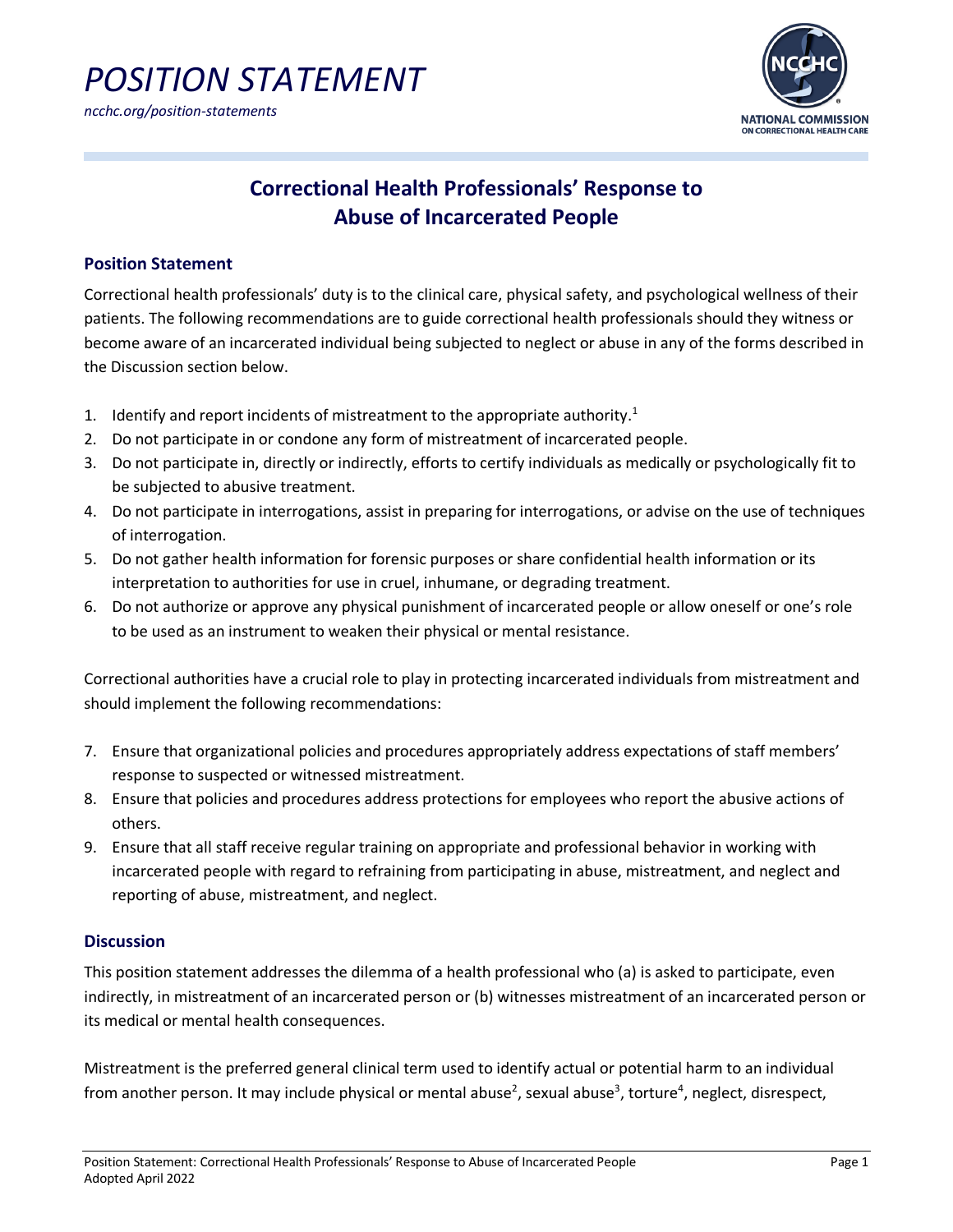## *POSITION STATEMENT ncchc.org/position-statements*



financial exploitation, and other harmful actions. Whether intentional or not, mistreatment can be very serious and may lead to civil and even criminal sanctions.

Despite the increasing professionalism and improved safety in our nation's prisons, jails, and youth confinement facilities, NCCHC recognizes that mistreatment of incarcerated people does occur. Acknowledging the challenges experienced by health professionals who may encounter, observe, or become aware of such mistreatment, NCCHC has developed this position statement to assist health professionals in responding to those situations in a manner consistent with well-established principles of medical ethics, applicable laws, and NCCHC standards.

NCCHC has consistently affirmed the components of a policy against mistreatment of incarcerated individuals. For example, the 2018 *Standards for Health Services* for jails and prisons preclude health staff participation in custody-ordered restraint and seclusion except in specific instances<sup>5</sup>. They also preclude the collection of forensic information as well as clinically implemented segregation and restraints as disciplinary action<sup>6</sup>. The standards require informed consent from the patient for "all examinations, treatments, and procedures" and recognize the patient's right to refuse treatment<sup>7</sup> (except in limited and legally authorized circumstances), and they protect incarcerated individuals as subjects in human research<sup>8</sup>.

The discussion of the health professional's role in correctional settings is framed by a number of ethical principles, including those of autonomy, nonmaleficence, medical neutrality, and concern for the well-being of others. These principles are well established in the medical profession. However, health professionals may find these principles challenged by conflicting objectives within and outside of the correctional institution in which they work.

*October 2007 – adopted by the National Commission on Correctional Health Care Board of Directors October 2012 – reaffirmed with revision April 2017 – reaffirmed with revision April 2022 – reaffirmed with revision by the National Commission on Correctional Health Care Governance Board*

### **Notes**

- 1. In juvenile detention and confinement facilities, policies must mandate reporting child abuse to authorities.
- 2. Abuse has been defined as "the willful infliction of physical pain, injury or mental anguish; unreasonable confinement; or the willful deprivation of services which are necessary to maintain a person's physical or mental health" (State of New Jersey, N.J.S.A. 52:27G-2(a)). Regardless of setting, staff who observe patient abuse are usually required to report the incident to the proper authorities.
- 3. The United Nations defined torture in 1984 as "any act by which severe pain or suffering, whether physical or mental, is intentionally inflicted on a person for such purposes as obtaining from him or a third person information or a confession, punishing him for an act he or a third person has committed or is suspected of